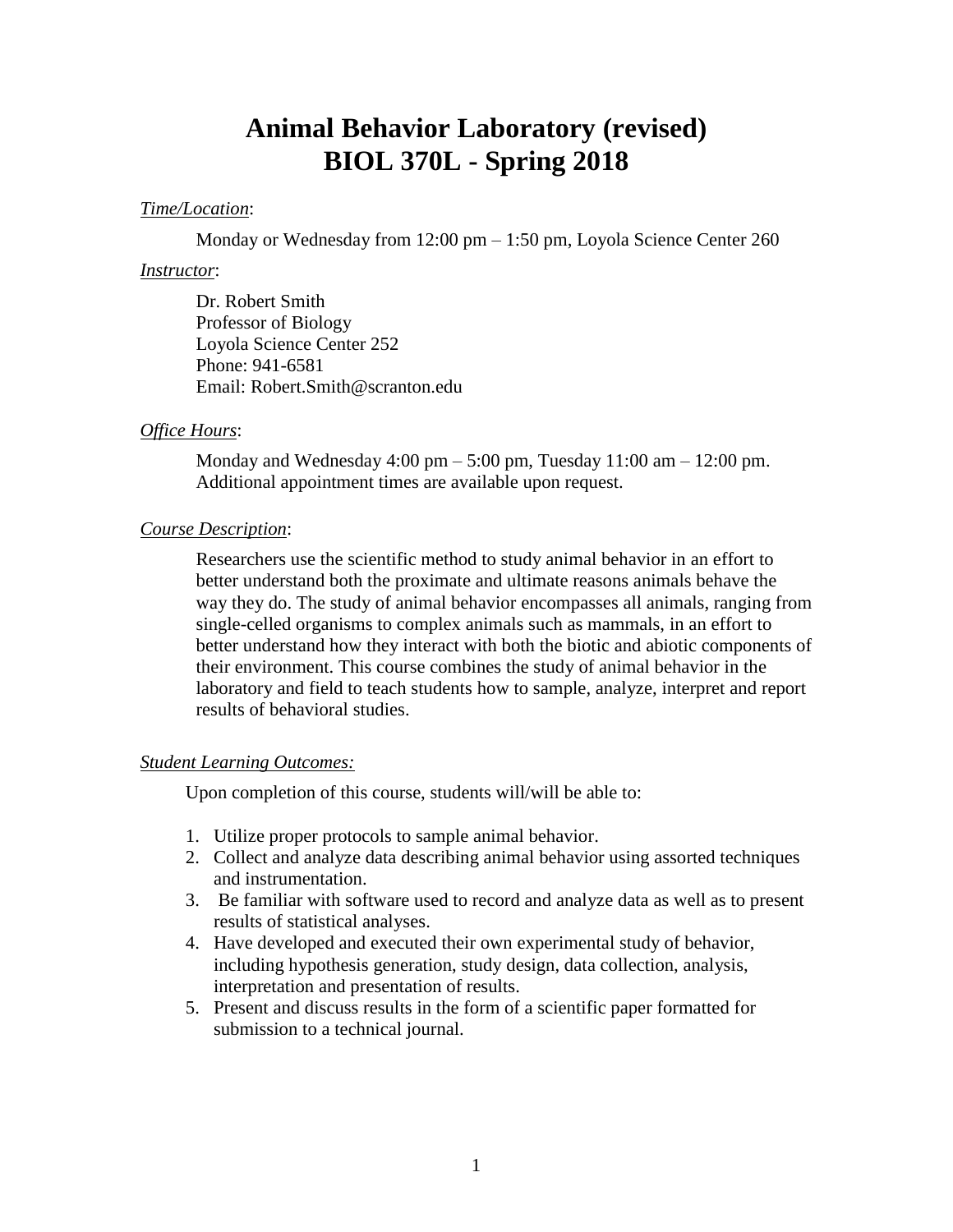# *Required Materials*:

Pechenik, J.A. 2016. A Short Guide to Writing About Biology, 9<sup>th</sup> Edition. Pearson Longman, ISBN 0321984250. A previous edition of this work is sufficient.

### *Attendance:*

Many of the labs are time consuming, so it is important that you arrive on time and are prepared for the day's activities. While I do not take attendance for most labs (except on the field trip) I do notice students where are absent from class. Excessive absences may reflect negatively on your final class grade.

Attendance on the field trip will count toward part of your final grade. Be prepared to go into the field on the day of the scheduled field trip. To minimize exposure to poison ivy, biting insects, and the sun, your field gear should consist of shoes and pants that completely cover the feet and legs, a long-sleeved shirt, and a hat. Depending on the weather, you might also wish to bring a jacket or raincoat. Sunscreen and insect repellent are also suggested items. Be ready for any type of weather, as the field trip will only be cancelled or postponed if weather is severe.

# *Evaluation Methods:*

Student outcome will be assessed via two quizzes, four assignments, attendance on the salamander habitat selection field trip, data collection/submission and five lab reports. The lab reports will be a collaborative effort with your lab partner and will be formatted properly for submission to a technical journal.

Reports will consist of two **Data Analysis** (DA) reports due by midnight on 23 March (Student designed experiment) and 13 April (Human Mate Choice). Also, you will turn in two **Data Analysis and Interpretation (DAI)** reports due by midnight on 27 April (Squirrel Behavior) and 16 May (Salamander habitat selection).

#### *Grading:*

Course grades will be determined by performance on the following assignments:

| Quizzes $(2)$                                    | 25 pts. each |
|--------------------------------------------------|--------------|
| Introduction to R/R Studio assignment            | $10$ pts.    |
| Behavioral Sampling (crayfish) assignment        | $10$ pts.    |
| Behavioral Sampling (Betta splendens) assignment | 5 pts.       |
| Student designed experiment plan                 | $15$ pts.    |
| Data collection/submission (3)                   | 5 pts. each  |
| DA Reports (2)                                   | 25 pts. each |
| DAI Reports (2)                                  | 40 pts. each |
| Lab participation and field trip attendance      | $10$ pts.    |
| TOTAL                                            | 245 pts.     |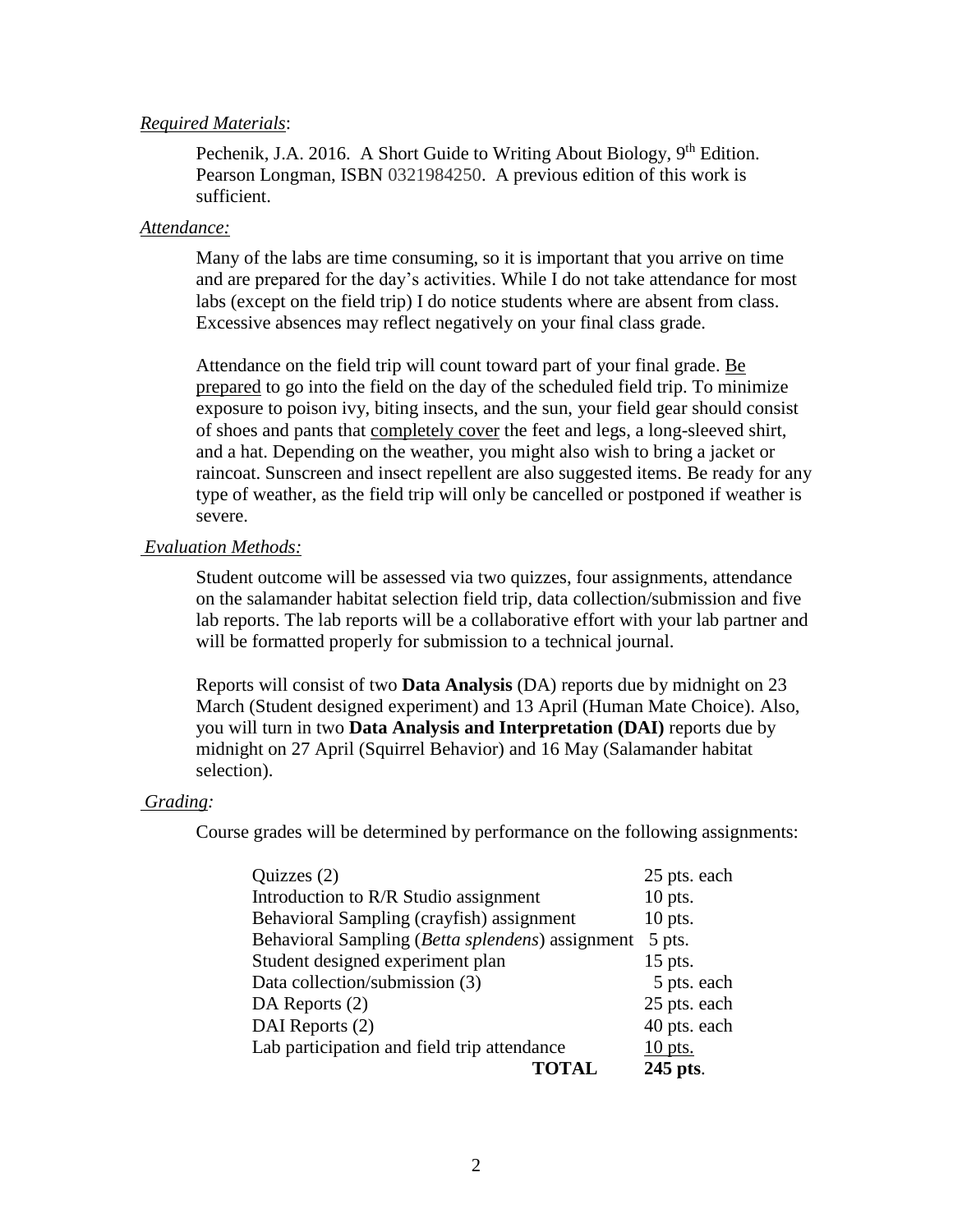| Percentage | Grade earned | Percentage | Grade earned |
|------------|--------------|------------|--------------|
| $94 - 100$ | А            | $73 - 77$  |              |
| $90 - 93$  | А-           | $70 - 72$  | $C_{\tau}$   |
| $87 - 89$  | B+           | $67 - 69$  |              |
| $83 - 86$  |              | $60 - 66$  | D-           |
| $80 - 82$  | B-           | < 60       | E            |
| $77 - 79$  |              |            |              |

I have no tolerance for cheating. Students are expected to know and follow the University of Scranton policies concerning academic honesty.

While I am happy to discuss grade-related issues with you I will not respond to emails asking about your grade. If you have grade-related questions (or wish to discuss anything else) please instead stop by my office.

*Important Dates:*

| 2 February          | - R tutorial results due as MS Word document |
|---------------------|----------------------------------------------|
| 14 February         | - Crayfish data due                          |
| <b>16 February</b>  | - Crayfish assignment due                    |
| 23 February         | - Betta splendens assignment due             |
| 23 February         | - Student designed experimental plan due     |
| 23 March            | - Student designed experiment report due     |
| <b>26, 28 March</b> | - Quiz $#1$                                  |
| 6 April             | - Human data due                             |
| 13 April            | - Human lab report due                       |
| 20 April            | - Squirrel data due                          |
| 27 April            | - Squirrel lab report due                    |
| 7, 9 May            | - Quiz $#2$                                  |
| 16 May              | - Salamander lab report due                  |